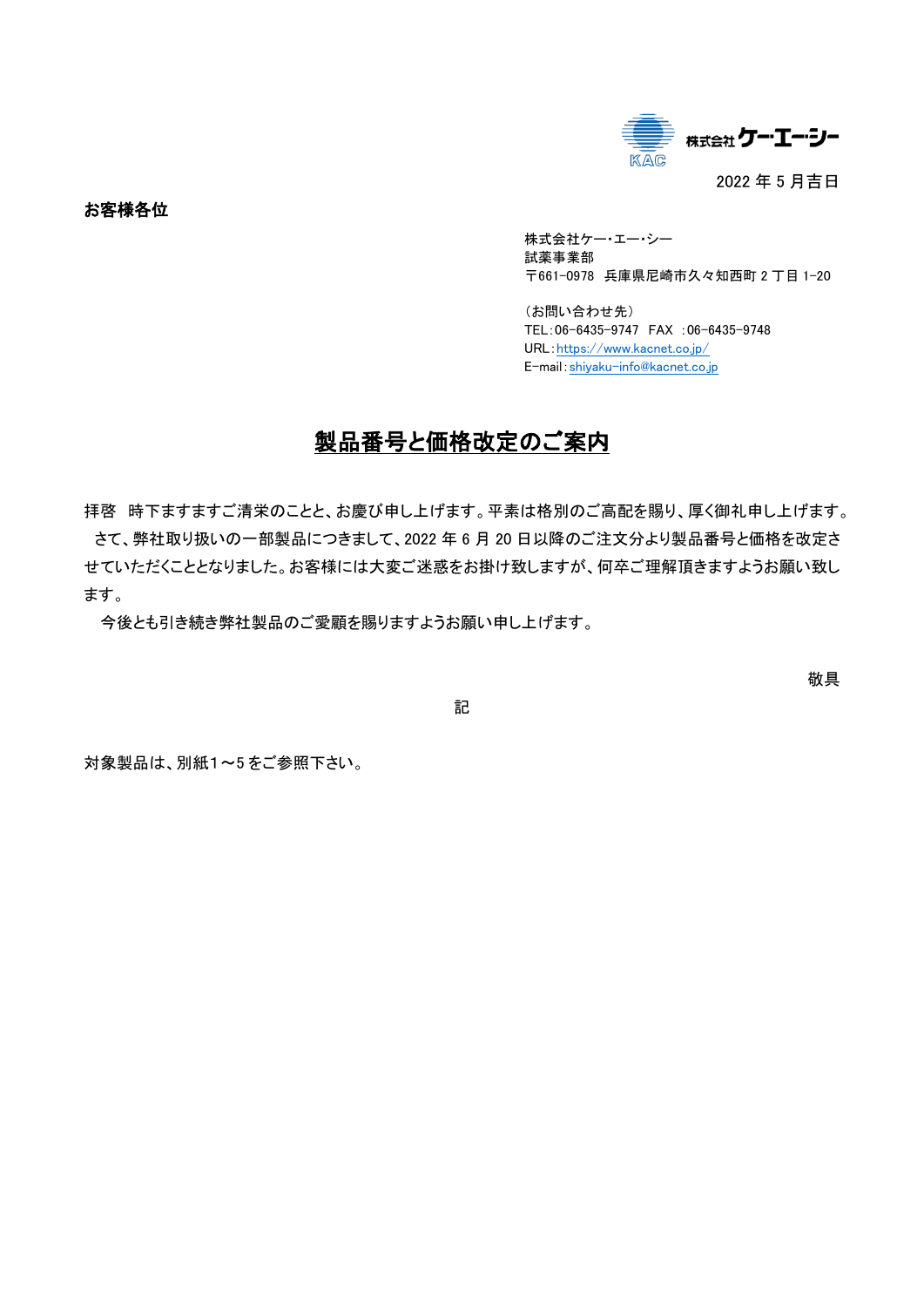

## 2022 年 6 月 20 日受注分より製品番号、価格を改定する製品

### HepaRG®凍結バイアル

| 現製品番号      | 新製品番号 | 製品名                            |
|------------|-------|--------------------------------|
| HPR116-8M  | 変更なし  | HepaRG®凍結バイアル 8M               |
| HPR116-12M | 変更なし  | HepaRG <sup>®</sup> 凍結バイアル 12M |

#### 培地

| 現製品番号                 | 新製品番号          | 製品名                                                         |
|-----------------------|----------------|-------------------------------------------------------------|
| Medium670             | 変更なし           | Thawing/Plating/General Purpose Medium                      |
| Medium670-500M        | 変更なし           | Thawing/Plating/General Purpose Medium                      |
| Medium <sub>671</sub> | 変更なし           | Thawing/Plating/General Purpose Medium (without phenol red) |
| Medium620             | 変更なし           | Maintenance and Metabolism Medium                           |
| Medium620-500M        | 変更なし           | Maintenance and Metabolism Medium                           |
| Medium <sub>621</sub> | 変更なし           | Maintenance and Metabolism Medium (without phenol red)      |
| Medium640             | 変更なし           | <b>Induction Medium</b>                                     |
| Medium640-500M        | 変更なし           | <b>Induction Medium</b>                                     |
| Medium <sub>641</sub> | 変更なし           | Induction Medium (without phenol red)                       |
| Medium650             | 変更なし           | Serum-free Induction Medium                                 |
| Medium650-500M        | 変更なし           | Serum-free Induction Medium                                 |
| Medium651             | 変更なし           | Serum-free Induction Medium (without phenol red)            |
| <b>MIL600</b>         | MIL600C        | Basal Hepatic Cell medium without additives                 |
| <b>MIL700</b>         | <b>MIL700C</b> | Basal Hepatic Cell Medium without additives                 |
| ADD670                | ADD670C        | Thawing/Plating/General Purpose Medium (100mL)用添加物          |
| ADD620                | ADD620C        | Maintenance and Metabolism Medium (100mL)用添加物               |
| ADD640                | ADD640C        | Induction Medium (100mL)用添加物                                |
| ADD650                | ADD650C        | Serum-free Induction Medium (100mL)用添加物                     |

## プレート

| 現製品番号         | 新製品番号 | 製品名                  |
|---------------|-------|----------------------|
| <b>PLA136</b> | 変更なし  | 96 well コラーゲンコートプレート |
| <b>PLA139</b> | 変更なし  | 48 well コラーゲンコートプレート |
| <b>PLA137</b> | 変更なし  | 24 well コラーゲンコートプレート |
| <b>PLA138</b> | 変更なし  | 12 well コラーゲンコートプレート |
| <b>PLA135</b> | 変更なし  | 6 well コラーゲンコートプレート  |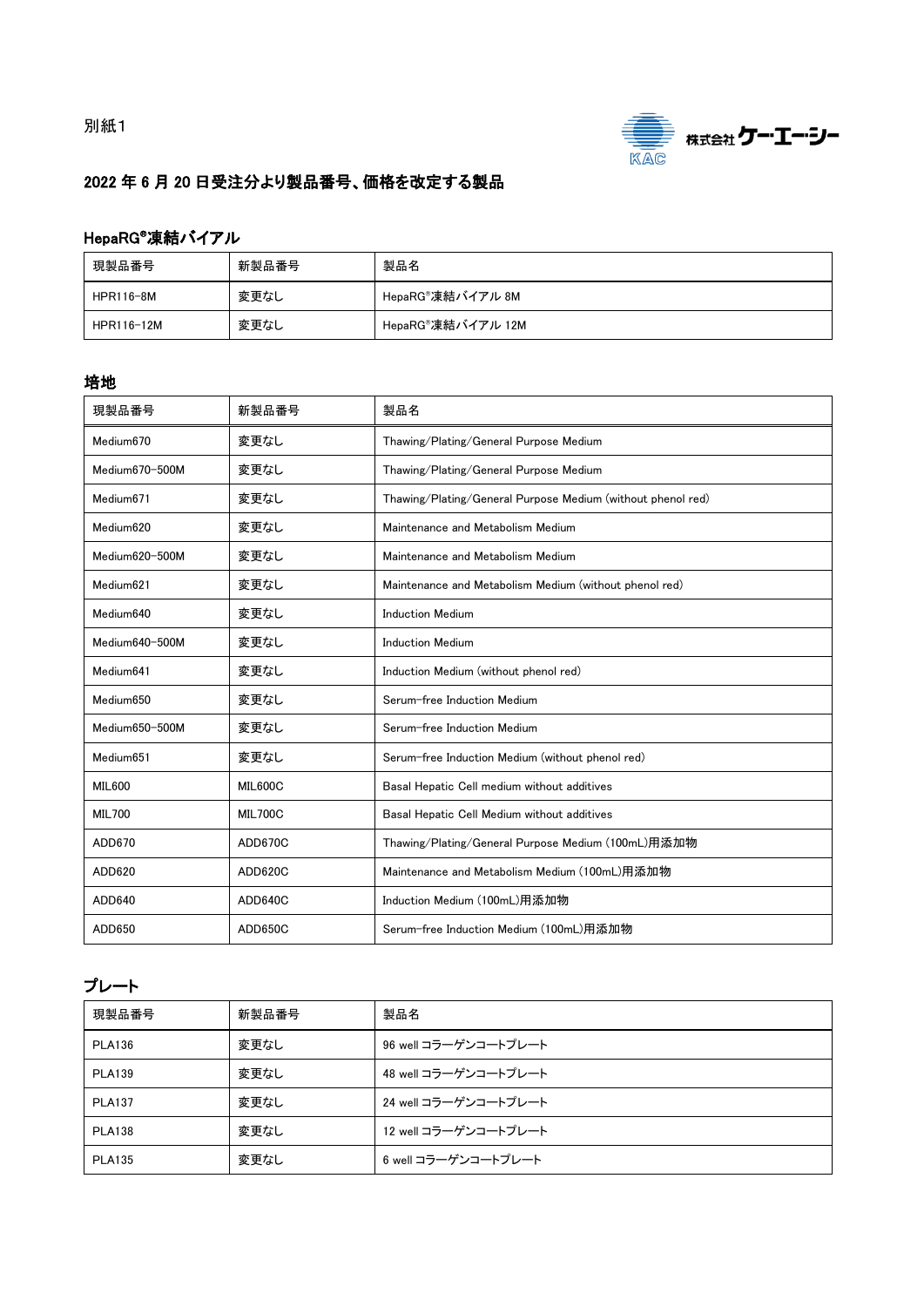



## 2022 年 6 月 20 日受注分より製品番号、価格を改定する製品

#### ヒト凍結肝細胞

| 現製品番号           | 新製品番号 | 製品名       | 規格    |
|-----------------|-------|-----------|-------|
| <b>HEP187-M</b> | 変更なし  | ヒト凍結肝実質細胞 | 単層培養用 |

#### 培地

| 現製品番号         | 新製品番号 | 製品名                                                                    |
|---------------|-------|------------------------------------------------------------------------|
|               | 変更なし  | Medium セット②(Thawing Medium without glucose, Seeding Medium, Incubation |
| $LVO304-2$    |       | Medium) 各 1 本                                                          |
| <b>MIL261</b> | 変更なし  | Thawing Medium without glucose                                         |
| <b>MIL212</b> | 変更なし  | Seeding Medium                                                         |
| MIL214-100M   | 変更なし  | Incubation Medium                                                      |
| MIL238-100M   | 変更なし  | 肝細胞維持用培地(Long-Term Culture Medium)                                     |
| MIL238-500M   | 変更なし  | 肝細胞維持用培地(Long-Term Culture Medium)                                     |
| Medium260     | 変更なし  | Sandwich Maintenance Medium (ヒト非凍結肝細胞用)                                |
| Medium261     | 変更なし  | Sandwich Maintenance Medium (ヒト・アニマル凍結肝細胞用)                            |
| <b>MAT003</b> | 変更なし  | Matrigel Sandwich Medium (ヒト非凍結肝細胞用)                                   |
| <b>MAT004</b> | 変更なし  | Matrigel Sandwich Medium (ヒト・アニマル凍結肝細胞用)                               |
| MIL130        | 変更なし  | OneStep PHep Thawing Medium for hepatocytes                            |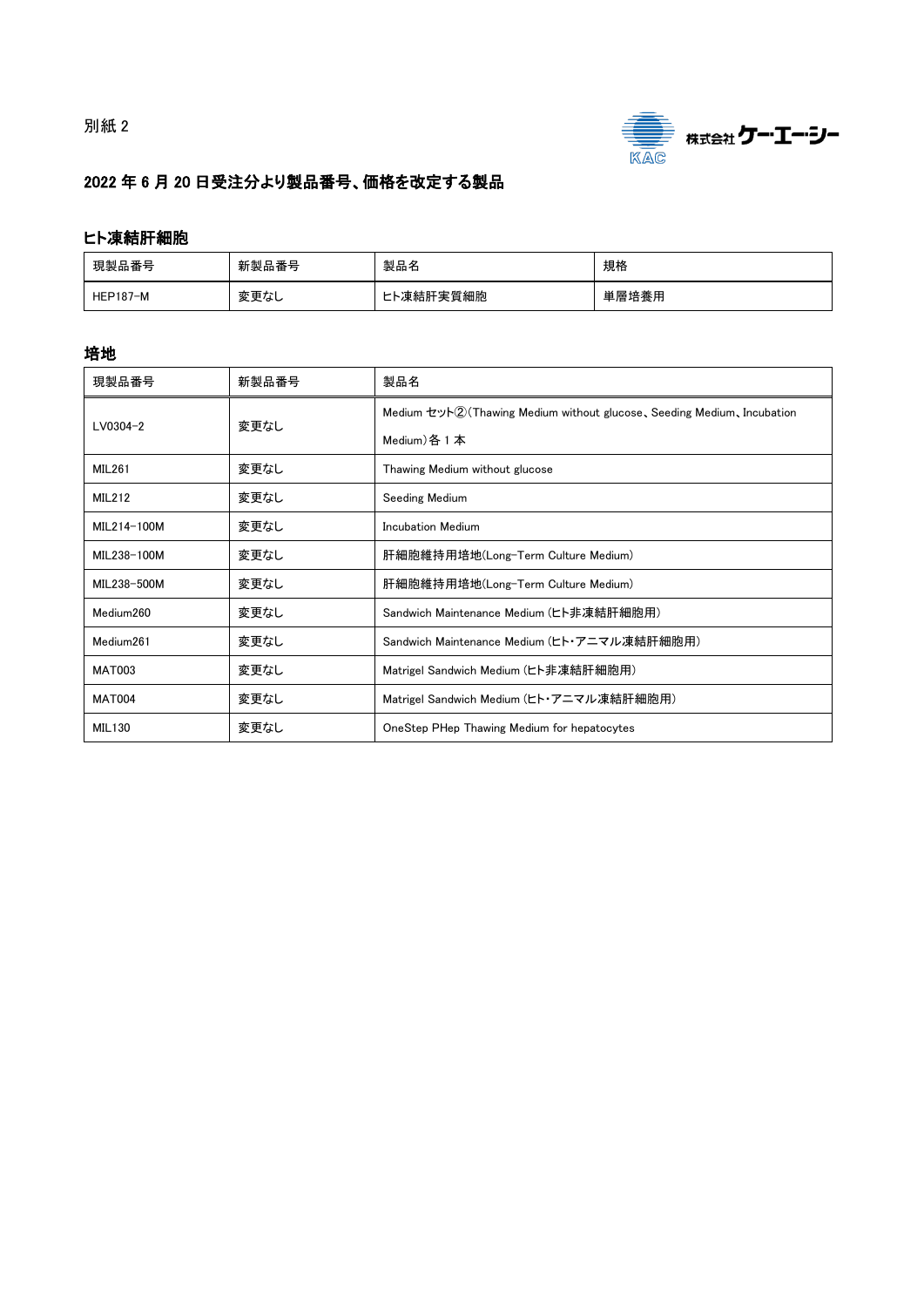別紙 3



## 2022 年 6 月 20 日受注分より製品番号、価格を改定する製品

#### フラクション

| 現製品番号         | 新製品番号          | 製品名                     | 性別          |
|---------------|----------------|-------------------------|-------------|
| <b>MIC259</b> | MIC2590        | ヒト肝マイクロゾーム              | Male/Female |
| <b>MIC254</b> | MIC2540        | ラット(SD)肝マイクロゾーム         | Male        |
| <b>MIC260</b> | MIC2600        | ラット(SD)肝マイクロゾーム         | Female      |
| <b>MIC278</b> | MIC2780        | ラット(Wistar) 肝マイクロゾーム    | Male        |
| <b>MIC279</b> | MIC2790        | ラット(Wistar) 肝マイクロゾーム    | Female      |
| <b>MIC258</b> | MIC2581        | サル(Cynomolgus) 肝マイクロゾーム | Male        |
| <b>MIC255</b> | MIC2381        | マウス(CD-1) 肝マイクロゾーム      | Male        |
| <b>FRA259</b> | <b>FRA2590</b> | ヒト肝 S9                  | Male/Female |
| <b>FRA254</b> | <b>FRA2540</b> | ラット(SD)肝 S9             | Male        |
| CYT259        | CYT2590        | ヒト肝サイトゾル                | Male/Female |
| CYT254        | CYT2540        | ラット(SD)肝サイトゾル           | Male        |

#### 腎臓細胞

| 現製品番号     | 新製品番号 | 製品名         |
|-----------|-------|-------------|
| HRPTEC101 | 変更なし  | ヒト近位尿細管上皮細胞 |

#### 培地

| 現製品番号     | 新製品番号 | 製品名                             |
|-----------|-------|---------------------------------|
| Medium582 | 変更なし  | Thawing medium                  |
| Medium583 | 変更なし  | Plating $\angle$ culture medium |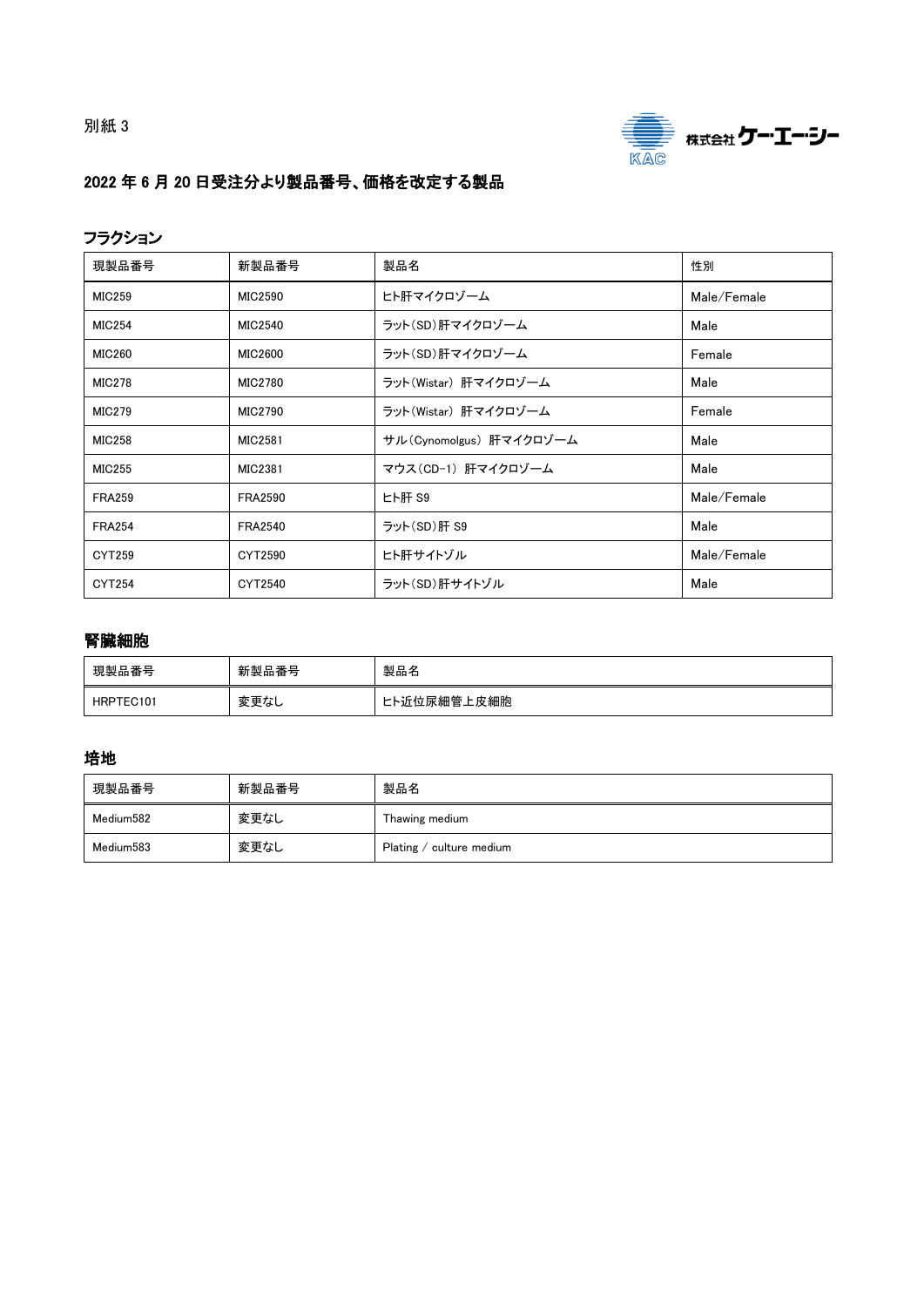別紙 4



## 2022 年 6 月 20 日受注分より製品番号、価格を改定する製品

#### 新鮮ヒト皮膚(Full Thickness)

| 現製品番号               | 新製品番号                             | 製品名                                                                            |
|---------------------|-----------------------------------|--------------------------------------------------------------------------------|
| DISC1R1             | DISC1D5                           | Full Thickness skin without Adipose Tissue Disc of 5 mm diameter               |
| DISC1R2             | DISC <sub>1</sub> D <sub>8</sub>  | Full Thickness skin without Adipose Tissue Disc of 8 mm diameter               |
| DISC1R2             | DISC1D10                          | Full Thickness skin without Adipose Tissue Disc of 10 mm diameter              |
| DISC1R3             | DISC1D12                          | Full Thickness skin without Adipose Tissue Disc of 12 mm diameter              |
| DISC1R3             | DISC1D14                          | Full Thickness skin without Adipose Tissue Disc of 14 mm diameter              |
| DISC1R3             | DISC1D16                          | Full Thickness skin without Adipose Tissue Disc of 16 mm diameter              |
| DISC <sub>1R3</sub> | DISC <sub>1</sub> D <sub>18</sub> | Full Thickness skin without Adipose Tissue Disc of 18 mm diameter              |
| DISC1R3             | DISC1D20                          | Full Thickness skin without Adipose Tissue Disc of 20 mm diameter              |
| DISC1R4             |                                   | Full Thickness skin without Adipose Tissue Disc of 22 mm diameter              |
| DISC1R4             |                                   | Full Thickness skin without Adipose Tissue Disc of 30 mm diameter              |
| DISC1R5             |                                   | Full Thickness skin without Adipose Tissue Disc of 32 mm diameter              |
| DISC1R5             |                                   | Full Thickness skin without Adipose Tissue Disc of 40 mm diameter              |
| SKIN1R1             | SKIN1S3                           | Full thickness skin sheet without adipose tissue $-50 - 100$ cm2               |
| SKIN1R2             | SKIN1S4                           | Full thickness skin sheet without adipose tissue $-100 - 200$ cm2              |
| SKIN1R3             | SKIN1S5                           | Full thickness skin sheet without adipose tissue- More than 200cm <sup>2</sup> |